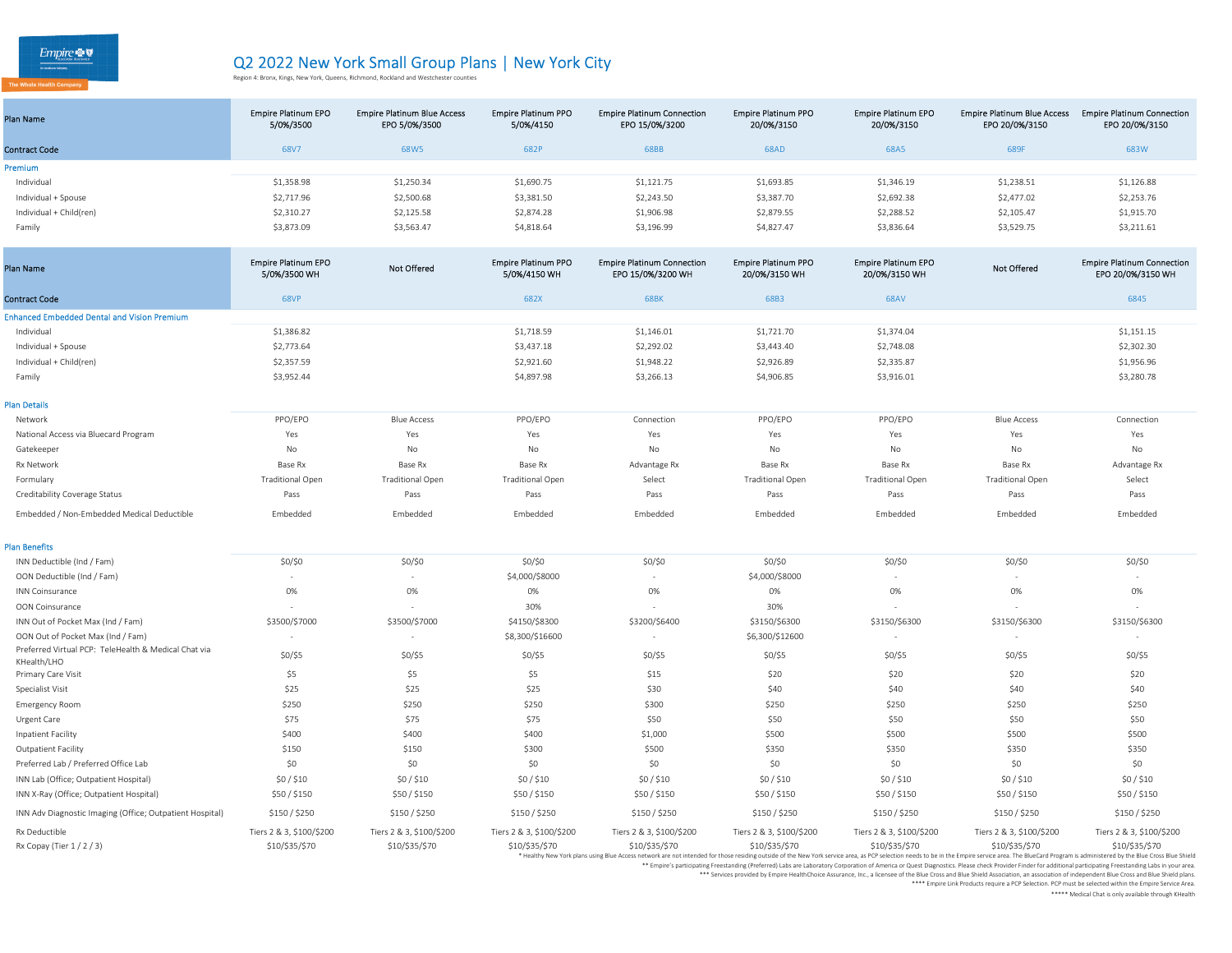| Plan Name               | <b>Empire Platinum Blue</b><br>Access EPO 200/10%/3200 | <b>Empire Platinum</b><br><b>Connection EPO</b><br>200/10%/3200 | <b>Empire Link Platinum</b><br><b>Connection EPO</b><br>400/20%/2250 | <b>Empire Gold EPO</b><br>25/0%/8500 | <b>Empire Gold Blue Access</b><br>EPO 25/0%/8500 | <b>Empire Gold Connection</b><br>EPO 25/0%/8500 | <b>Empire Gold Healthy New</b><br><b>York Blue Access GEPO</b><br>600/0%/4000 | <b>Empire Gold EPO</b><br>1000/10%/6750 |  |
|-------------------------|--------------------------------------------------------|-----------------------------------------------------------------|----------------------------------------------------------------------|--------------------------------------|--------------------------------------------------|-------------------------------------------------|-------------------------------------------------------------------------------|-----------------------------------------|--|
| <b>Contract Code</b>    | 68G1                                                   | 685E                                                            | 67ZG                                                                 | <b>68WD</b>                          | <b>68WV</b>                                      | 683E                                            | <b>68SV</b>                                                                   | 687S                                    |  |
| Premium                 |                                                        |                                                                 |                                                                      |                                      |                                                  |                                                 |                                                                               |                                         |  |
| Individual              | \$1,223.81                                             | \$1,113.50                                                      | \$1,102.15                                                           | \$1,210.66                           | \$1,113.86                                       | \$1,013.23                                      | \$929.45                                                                      | \$1,167.64                              |  |
| Individual + Spouse     | \$2,447.62                                             | \$2,227.00                                                      | \$2,204.30                                                           | \$2,421.32                           | \$2,227.72                                       | \$2,026.46                                      | \$1,858.90                                                                    | \$2,335.28                              |  |
| Individual + Child(ren) | \$2,080.48                                             | \$1,892.95                                                      | \$1,873.66                                                           | \$2,058.12                           | \$1,893.56                                       | \$1,722.49                                      | \$1,580.07                                                                    | \$1,984.99                              |  |
| Family                  | \$3,487.86                                             | \$3,173.48                                                      | \$3,141.13                                                           | \$3,450.38                           | \$3,174.50                                       | \$2,887.71                                      | \$2,648.93                                                                    | \$3,327.77                              |  |

| Plan Name                                                           | <b>Not Offered</b>       | <b>Empire Platinum</b><br><b>Connection EPO</b><br>200/10%/3200 WH | <b>Not Offered</b>       | <b>Not Offered</b>       | <b>Not Offered</b>       | <b>Empire Gold Connection</b><br>EPO 25/0%/8500 WH | <b>Not Offered</b>    | <b>Empire Gold EPO</b><br>1000/10%/6750 WH                                                                                                                                                                                                      |
|---------------------------------------------------------------------|--------------------------|--------------------------------------------------------------------|--------------------------|--------------------------|--------------------------|----------------------------------------------------|-----------------------|-------------------------------------------------------------------------------------------------------------------------------------------------------------------------------------------------------------------------------------------------|
| <b>Contract Code</b>                                                |                          | 685N                                                               |                          |                          |                          | 683N                                               |                       | 688F                                                                                                                                                                                                                                            |
| <b>Enhanced Embedded Dental and Vision Premium</b>                  |                          |                                                                    |                          |                          |                          |                                                    |                       |                                                                                                                                                                                                                                                 |
| Individual                                                          |                          | \$1,138.00                                                         |                          |                          |                          | \$1,037.49                                         |                       | \$1,195.72                                                                                                                                                                                                                                      |
| Individual + Spouse                                                 |                          | \$2,276.00                                                         |                          |                          |                          | \$2,074.98                                         |                       | \$2,391.44                                                                                                                                                                                                                                      |
| Individual + Child(ren)                                             |                          | \$1,934.60                                                         |                          |                          |                          | \$1,763.73                                         |                       | \$2,032.72                                                                                                                                                                                                                                      |
| Family                                                              |                          | \$3,243.30                                                         |                          |                          |                          | \$2,956.85                                         |                       | \$3,407.80                                                                                                                                                                                                                                      |
| Plan Details                                                        |                          |                                                                    |                          |                          |                          |                                                    |                       |                                                                                                                                                                                                                                                 |
| Network                                                             | <b>Blue Access</b>       | Connection                                                         | Connection               | PPO/EPO                  | <b>Blue Access</b>       | Connection                                         | <b>Blue Access</b>    | PPO/EPO                                                                                                                                                                                                                                         |
| National Access via Bluecard Program                                | Yes                      | Yes                                                                | Yes                      | Yes                      | Yes                      | Yes                                                | Yes*                  | Yes                                                                                                                                                                                                                                             |
| Gatekeeper                                                          | No                       | No                                                                 | No                       | No                       | No                       | No                                                 | Yes                   | No                                                                                                                                                                                                                                              |
| Rx Network                                                          | Base Rx                  | Advantage Rx                                                       | Advantage Rx             | Base Rx                  | Base Rx                  | Advantage Rx                                       | Base Rx               | Base Rx                                                                                                                                                                                                                                         |
| Formulary                                                           | <b>Traditional Open</b>  | Select                                                             | Select                   | <b>Traditional Open</b>  | <b>Traditional Open</b>  | Select                                             | Select                | <b>Traditional Open</b>                                                                                                                                                                                                                         |
| Creditability Coverage Status                                       | Pass                     | Pass                                                               | Pass                     | Pass                     | Pass                     | Pass                                               | Pass                  | Pass                                                                                                                                                                                                                                            |
| Embedded / Non-Embedded Medical Deductible                          | Embedded                 | Embedded                                                           | Embedded                 | Embedded                 | Embedded                 | Embedded                                           | Embedded              | Embedded                                                                                                                                                                                                                                        |
| <b>Plan Benefits</b>                                                |                          |                                                                    |                          |                          |                          |                                                    |                       |                                                                                                                                                                                                                                                 |
| INN Deductible (Ind / Fam)                                          | \$200/\$400              | \$200/\$400                                                        | \$400/\$800              | \$0/\$0                  | \$0/\$0                  | \$0/\$0                                            | \$600/\$1200          | \$1000/\$2000                                                                                                                                                                                                                                   |
| OON Deductible (Ind / Fam)                                          |                          |                                                                    | ٠                        |                          |                          |                                                    |                       |                                                                                                                                                                                                                                                 |
| <b>INN Coinsurance</b>                                              | 10%                      | 10%                                                                | 20%                      | 0%                       | 0%                       | 0%                                                 | 0%                    | 10%                                                                                                                                                                                                                                             |
| OON Coinsurance                                                     |                          |                                                                    |                          |                          |                          |                                                    |                       | $\sim$                                                                                                                                                                                                                                          |
| INN Out of Pocket Max (Ind / Fam)                                   | \$3200/\$6400            | \$3200/\$6400                                                      | \$2250/\$4500            | \$8500/\$17000           | \$8500/\$17000           | \$8500/\$17000                                     | \$4000/\$8000         | \$6750/\$13500                                                                                                                                                                                                                                  |
| OON Out of Pocket Max (Ind / Fam)                                   | $\overline{\phantom{a}}$ |                                                                    | $\overline{\phantom{a}}$ | $\sim$                   |                          | $\sim$                                             | ٠                     | $\sim$                                                                                                                                                                                                                                          |
| Preferred Virtual PCP: TeleHealth & Medical Chat via<br>KHealth/LHO | $$0/$ \$5                | $$0/$ \$5                                                          | \$0/\$5                  | $$0/$ \$5                | $$0/$ \$5                | \$0/\$5                                            | \$0/\$5               | \$0/\$5                                                                                                                                                                                                                                         |
| Primary Care Visit                                                  | \$15                     | \$15                                                               | \$10                     | \$25                     | \$25                     | \$25                                               | Ded. then \$25        | \$30                                                                                                                                                                                                                                            |
| Specialist Visit                                                    | \$35                     | \$35                                                               | \$40                     | \$50                     | \$50                     | \$50                                               | Ded, then \$40        | \$55                                                                                                                                                                                                                                            |
| <b>Emergency Room</b>                                               | Ded, then 10%            | Ded, then 10%                                                      | Ded, then \$500          | \$750                    | \$750                    | \$750                                              | Ded, then \$150       | Ded, then \$500                                                                                                                                                                                                                                 |
| Urgent Care                                                         | \$50                     | \$50                                                               | \$75                     | \$50                     | \$50                     | \$50                                               | Ded, then \$60        | \$60                                                                                                                                                                                                                                            |
| Inpatient Facility                                                  | Ded, then 10%            | Ded, then 10%                                                      | Ded, then \$500          | \$500                    | \$500                    | \$500                                              | Ded, then \$1,000     | Ded, then 10%                                                                                                                                                                                                                                   |
| Outpatient Facility                                                 | Ded, then 10%            | Ded, then 10%                                                      | Ded, then \$400          | \$500                    | \$500                    | \$500                                              | Ded, then \$100       | Ded, then \$300                                                                                                                                                                                                                                 |
| Preferred Lab / Preferred Office Lab                                | \$0                      | \$0                                                                | \$0                      | \$0                      | \$0                      | \$0                                                | Ded then \$25         | \$0                                                                                                                                                                                                                                             |
| INN Lab (Office; Outpatient Hospital)                               | \$20/\$25                | \$20/ \$25                                                         | \$40 / Ded, \$25         | \$0/\$10                 | \$0/\$10                 | \$0/\$10                                           | Ded, \$40 / Ded, \$40 | $$0/$ \$0                                                                                                                                                                                                                                       |
| INN X-Ray (Office; Outpatient Hospital)                             | Ded, 10% / Ded, 10%      | Ded, 10% / Ded, 10%                                                | \$50 / Ded, \$150        | \$50/\$150               | \$50/\$150               | \$50/\$150                                         | Ded, \$40 / Ded, \$40 | Ded, \$50 / Ded, \$150                                                                                                                                                                                                                          |
| INN Adv Diagnostic Imaging (Office; Outpatient Hospital)            | Ded, 10% / Ded, 10%      | Ded, 10% / Ded, 10%                                                | \$150 / Ded, \$250       | \$150 / \$250            | \$150/\$250              | \$150 / \$250                                      | Ded, \$40 / Ded, \$40 | Ded, \$150 / Ded, \$250                                                                                                                                                                                                                         |
| Rx Deductible                                                       | Tiers 2 & 3, \$100/\$200 | Tiers 2 & 3, \$100/\$200                                           | Tiers 2 & 3, \$150/\$300 | Tiers 2 & 3, \$150/\$300 | Tiers 2 & 3, \$150/\$300 | Tiers 2 & 3, \$150/\$300                           | <b>NA</b>             | Tiers 2 & 3, \$150/\$300                                                                                                                                                                                                                        |
| Rx Copay (Tier 1 / 2 / 3)                                           | \$10/\$35/\$70           | \$10/\$35/\$70                                                     | \$10/\$50/\$90           | \$10/\$40/\$80           | \$10/\$40/\$80           | \$10/\$40/\$80                                     | \$10/\$35/\$70        | \$10/\$40/\$80<br>* Healthy New York plans using Blue Access network are not intended for those residing outside of the New York service area, as PCP selection needs to be in the Empire service area. The BlueCard Program is administered by |

\*\* Empire's participating Freestanding (Preferred) Labs are Laboratory Corporation of America or Quest Diagnostics. Please check Provider Finder for additional participating Freestanding Labs in your area.

ervices provided by Empire HealthChoice Assurance, Inc., a licensee of the Blue Cross and Blue Shield Association, an association of independent Blue Cross and Blue Shield plans.<br>Empire Link Products require a PCP Selectio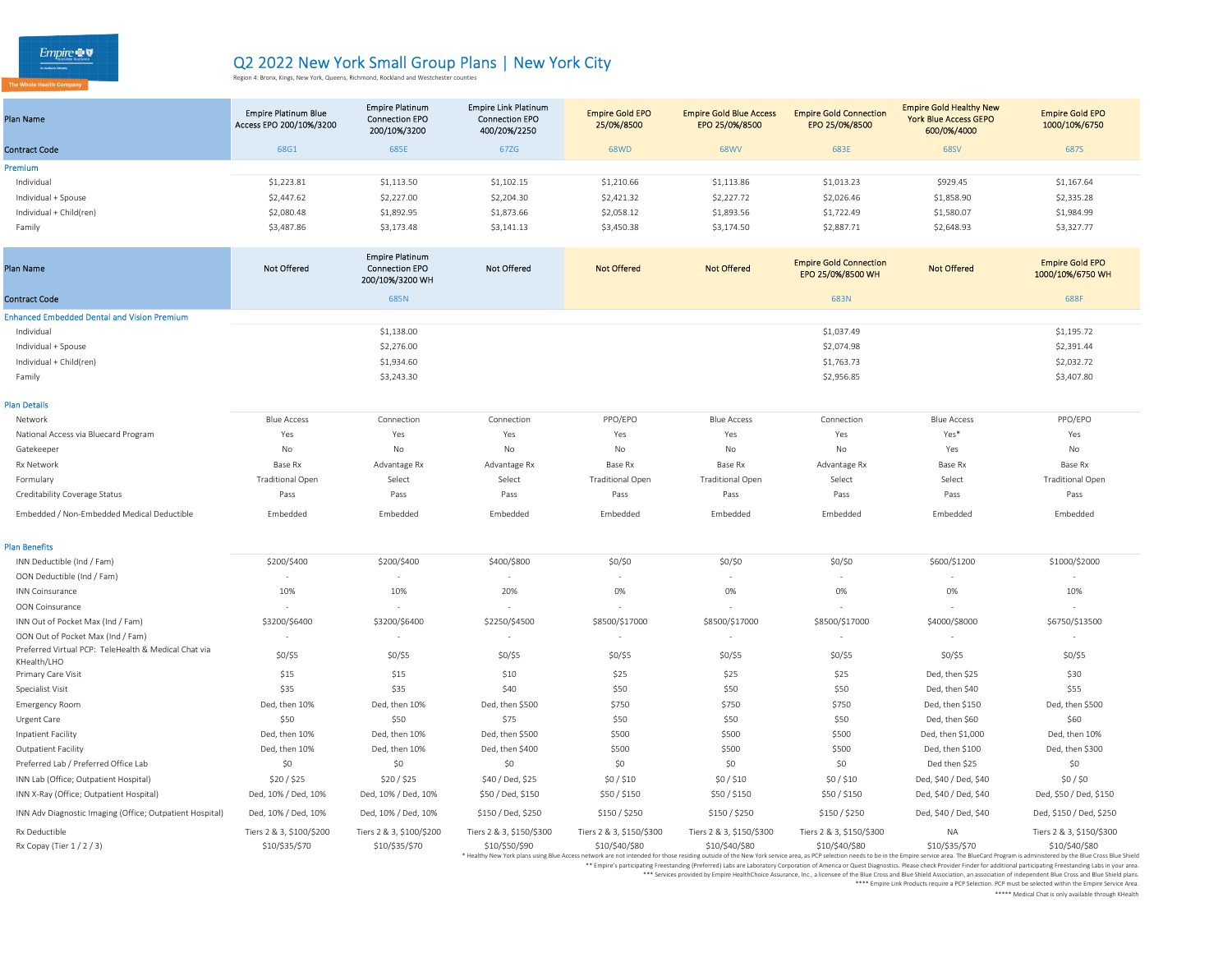| Plan Name               | <b>Empire Gold Blue Access</b><br>EPO 1000/0%/6750 | <b>Empire Gold Connection</b><br>EPO 1000/0%/6750 | <b>Empire Gold PPO</b><br>1500/10%/5500 w/HSA | <b>Empire Gold EPO</b><br>1500/10%/5500 w/HSA | <b>Empire Gold Blue Access</b><br>EPO 1500/10%/5500<br>w/HSA | <b>Empire Link Gold</b><br><b>Connection EPO</b><br>1500/25%/6500 | <b>Empire Gold PPO</b><br>1500/20%/7000 | Empire Gold EPO 1750/10%/8500 |
|-------------------------|----------------------------------------------------|---------------------------------------------------|-----------------------------------------------|-----------------------------------------------|--------------------------------------------------------------|-------------------------------------------------------------------|-----------------------------------------|-------------------------------|
| <b>Contract Code</b>    | <b>68KT</b>                                        | 684E                                              | <b>68DF</b>                                   | 68DX                                          | 68F3                                                         | 67ZQ                                                              | 68D7                                    | 68L9                          |
| <b>Premium</b>          |                                                    |                                                   |                                               |                                               |                                                              |                                                                   |                                         |                               |
| Individual              | \$1,082.67                                         | \$984.90                                          | \$1,375.59                                    | \$1,108.36                                    | \$1,019.80                                                   | \$965.66                                                          | \$1,419.33                              | \$1,139.67                    |
| Individual + Spouse     | \$2,165.34                                         | \$1,969.80                                        | \$2,751.18                                    | \$2,216.72                                    | \$2,039.60                                                   | \$1,931.32                                                        | \$2,838.66                              | \$2,279.34                    |
| Individual + Child(ren) | \$1,840.54                                         | \$1,674.33                                        | \$2,338.50                                    | \$1,884.21                                    | \$1,733.66                                                   | \$1,641.62                                                        | \$2,412.86                              | \$1,937.44                    |
| Family                  | \$3,085.61                                         | \$2,806.97                                        | \$3,920.43                                    | \$3,158.83                                    | \$2,906.43                                                   | \$2,752.13                                                        | \$4,045.09                              | \$3,248.06                    |
|                         |                                                    |                                                   |                                               |                                               |                                                              |                                                                   |                                         |                               |

| <b>Plan Name</b>                                                    | <b>Empire Gold Blue Access</b><br>EPO 1000/0%/6750 WH | <b>Empire Gold Connection</b><br>EPO 1000/0%/6750 WH | <b>Empire Gold PPO</b><br>1500/10%/5500 w/HSA WH 1500/10%/5500 w/HSA WH | <b>Empire Gold EPO</b>  | <b>Empire Gold Blue Access</b><br>EPO 1500/10%/5500<br><b>w/HSA WH</b> | <b>Not Offered</b>       | <b>Empire Gold PPO</b><br>1500/20%/7000 WH | Empire Gold EPO 1750/10%/8500<br><b>WH</b>                                                                                                                                                                                                      |
|---------------------------------------------------------------------|-------------------------------------------------------|------------------------------------------------------|-------------------------------------------------------------------------|-------------------------|------------------------------------------------------------------------|--------------------------|--------------------------------------------|-------------------------------------------------------------------------------------------------------------------------------------------------------------------------------------------------------------------------------------------------|
| <b>Contract Code</b>                                                | 688X                                                  | 684N                                                 | <b>68EV</b>                                                             | 68ED                    | 68FB                                                                   |                          | 68DF                                       | <b>68LR</b>                                                                                                                                                                                                                                     |
| <b>Enhanced Embedded Dental and Vision Premium</b>                  |                                                       |                                                      |                                                                         |                         |                                                                        |                          |                                            |                                                                                                                                                                                                                                                 |
| Individual                                                          | \$1,108.84                                            | \$1,009.28                                           | \$1,403.80                                                              | \$1,136.57              | \$1,045.97                                                             |                          | \$1,447.54                                 | \$1,167.76                                                                                                                                                                                                                                      |
| Individual + Spouse                                                 | \$2,217.68                                            | \$2,018.56                                           | \$2,807.60                                                              | \$2,273.14              | \$2,091.94                                                             |                          | \$2,895.08                                 | \$2,335.52                                                                                                                                                                                                                                      |
| Individual + Child(ren)                                             | \$1,885.03                                            | \$1,715.78                                           | \$2,386.46                                                              | \$1,932.17              | \$1,778.15                                                             |                          | \$2,460.82                                 | \$1,985.19                                                                                                                                                                                                                                      |
| Family                                                              | \$3,160.19                                            | \$2,876.45                                           | \$4,000.83                                                              | \$3,239.22              | \$2,981.01                                                             |                          | \$4,125.49                                 | \$3,328.12                                                                                                                                                                                                                                      |
| <b>Plan Details</b>                                                 |                                                       |                                                      |                                                                         |                         |                                                                        |                          |                                            |                                                                                                                                                                                                                                                 |
| Network                                                             | <b>Blue Access</b>                                    | Connection                                           | PPO/EPO                                                                 | PPO/EPO                 | <b>Blue Access</b>                                                     | Connection               | PPO/EPO                                    | PPO/EPO                                                                                                                                                                                                                                         |
| National Access via Bluecard Program                                | Yes                                                   | Yes                                                  | Yes                                                                     | Yes                     | Yes                                                                    | Yes                      | Yes                                        | Yes                                                                                                                                                                                                                                             |
| Gatekeeper                                                          | No                                                    | No                                                   | No                                                                      | No                      | No                                                                     | No                       | No                                         | No                                                                                                                                                                                                                                              |
| <b>Rx Network</b>                                                   | Base Rx                                               | Advantage Rx                                         | Base Rx                                                                 | Base Rx                 | Base Rx                                                                | Advantage Rx             | Base Rx                                    | Base Rx                                                                                                                                                                                                                                         |
| Formulary                                                           | <b>Traditional Open</b>                               | Select                                               | <b>Traditional Open</b>                                                 | <b>Traditional Open</b> | <b>Traditional Open</b>                                                | Select                   | <b>Traditional Open</b>                    | <b>Traditional Open</b>                                                                                                                                                                                                                         |
| Creditability Coverage Status                                       | Pass                                                  | Pass                                                 | Pass                                                                    | Pass                    | Pass                                                                   | Pass                     | Pass                                       | Pass                                                                                                                                                                                                                                            |
| Embedded / Non-Embedded Medical Deductible                          | Embedded                                              | Embedded                                             | Not Embedded                                                            | Not Embedded            | Not Embedded                                                           | Embedded                 | Embedded                                   | Embedded                                                                                                                                                                                                                                        |
| <b>Plan Benefits</b>                                                |                                                       |                                                      |                                                                         |                         |                                                                        |                          |                                            |                                                                                                                                                                                                                                                 |
| INN Deductible (Ind / Fam)                                          | \$1000/\$2000                                         | \$1000/\$2000                                        | \$1500/\$3000                                                           | \$1500/\$3000           | \$1500/\$3000                                                          | \$1500/\$3000            | \$1500/\$3000                              | \$1750/\$3500                                                                                                                                                                                                                                   |
| OON Deductible (Ind / Fam)                                          |                                                       |                                                      | \$4,000/\$8000                                                          |                         |                                                                        |                          | \$4,000/\$8000                             |                                                                                                                                                                                                                                                 |
| <b>INN Coinsurance</b>                                              | 0%                                                    | 0%                                                   | 10%                                                                     | 10%                     | 10%                                                                    | 25%                      | 20%                                        | 10%                                                                                                                                                                                                                                             |
| OON Coinsurance                                                     |                                                       |                                                      | 30%                                                                     |                         |                                                                        |                          | 50%                                        |                                                                                                                                                                                                                                                 |
| INN Out of Pocket Max (Ind / Fam)                                   | \$6750/\$13500                                        | \$6750/\$13500                                       | \$5500/\$11000                                                          | \$5500/\$11000          | \$5500/\$11000                                                         | \$6500/\$13000           | \$7000/\$14000                             | \$8500/\$17000                                                                                                                                                                                                                                  |
| OON Out of Pocket Max (Ind / Fam)                                   | $\overline{\phantom{a}}$                              |                                                      | \$11,000/\$22000                                                        |                         |                                                                        | $\overline{\phantom{a}}$ | \$14,000/\$28000                           | $\sim$                                                                                                                                                                                                                                          |
| Preferred Virtual PCP: TeleHealth & Medical Chat via<br>KHealth/LHO | \$0/\$5                                               | $$0/$ \$5                                            | Ded, \$0/Ded,\$5                                                        | Ded, \$0/Ded, \$5       | Ded, \$0/Ded,\$5                                                       | $$0/$ \$5                | \$0/\$5                                    | $$0/$ \$5                                                                                                                                                                                                                                       |
| Primary Care Visit                                                  | \$30                                                  | \$30                                                 | Ded, then \$10                                                          | Ded, then \$10          | Ded, then \$10                                                         | \$10                     | \$25                                       | \$15                                                                                                                                                                                                                                            |
| Specialist Visit                                                    | \$55                                                  | \$55                                                 | Ded, then \$50                                                          | Ded, then \$50          | Ded, then \$50                                                         | \$50                     | \$40                                       | \$35                                                                                                                                                                                                                                            |
| <b>Emergency Room</b>                                               | Ded, then \$500                                       | Ded, then \$500                                      | Ded, then \$500                                                         | Ded, then \$500         | Ded, then \$500                                                        | Ded, then \$500          | Ded, then \$500                            | Ded, then \$500                                                                                                                                                                                                                                 |
| Urgent Care                                                         | \$60                                                  | \$60                                                 | Ded, then \$100                                                         | Ded, then \$100         | Ded, then \$100                                                        | \$75                     | \$60                                       | \$60                                                                                                                                                                                                                                            |
| Inpatient Facility                                                  | Ded, then 10%                                         | Ded, then 10%                                        | Ded, then \$1,000                                                       | Ded, then \$1,000       | Ded, then \$1,000                                                      | Ded, then \$1,500        | Ded, then 20%                              | Ded, then 10%                                                                                                                                                                                                                                   |
| <b>Outpatient Facility</b>                                          | Ded, then \$250                                       | Ded, then \$250                                      | Ded, then \$500                                                         | Ded, then \$500         | Ded, then \$500                                                        | Ded, then \$500          | Ded, then \$250                            | Ded, then \$300                                                                                                                                                                                                                                 |
| Preferred Lab / Preferred Office Lab                                | \$0                                                   | \$0                                                  | Ded, then \$0                                                           | Ded, then \$0           | Ded, then \$0                                                          | \$0                      | \$0                                        | \$0                                                                                                                                                                                                                                             |
| INN Lab (Office; Outpatient Hospital)                               | $$0/$ \$0                                             | $$0/$ \$0                                            | Ded, \$25 / Ded, \$25                                                   | Ded, \$25 / Ded, \$25   | Ded, \$25 / Ded, \$25                                                  | \$50 / Ded, \$25         | \$0/\$0                                    | $$0/$ \$0                                                                                                                                                                                                                                       |
| INN X-Ray (Office; Outpatient Hospital)                             | Ded, \$50 / Ded, \$150                                | Ded, \$50 / Ded, \$150                               | Ded, \$50 / Ded, \$150                                                  | Ded, \$50 / Ded, \$150  | Ded, \$50 / Ded, \$150                                                 | \$50 / Ded, \$150        | Ded, \$50 / Ded, \$150                     | Ded, \$50 / Ded, \$150                                                                                                                                                                                                                          |
| INN Adv Diagnostic Imaging (Office; Outpatient Hospital)            | Ded, \$150 / Ded, \$250                               | Ded, \$150 / Ded, \$250                              | Ded, \$150 / Ded, \$250                                                 | Ded, \$150 / Ded, \$250 | Ded, \$150 / Ded, \$250                                                | \$150 / Ded, \$250       | Ded, \$150 / Ded, \$250                    | Ded, \$150 / Ded, \$250                                                                                                                                                                                                                         |
| Rx Deductible                                                       | Tiers 2 & 3, \$150/\$300                              | Tiers 2 & 3, \$150/\$300                             | Med Ded                                                                 | Med Ded                 | Med Ded                                                                | Tiers 2 & 3, \$150/\$300 | Tiers 2 & 3, \$150/\$300                   | Tiers 2 & 3, \$150/\$300                                                                                                                                                                                                                        |
| Rx Copay (Tier 1/2/3)                                               | \$10/\$40/\$80                                        | \$10/\$40/\$80                                       | \$10/\$40/\$80                                                          | \$10/\$40/\$80          | \$10/\$40/\$80                                                         | \$10/\$50/\$90           | \$10/\$40/\$80                             | \$10/\$40/\$80<br>* Healthy New York plans using Blue Access network are not intended for those residing outside of the New York service area, as PCP selection needs to be in the Empire service area. The BlueCard Program is administered by |

\*\* Empire's participating Freestanding (Preferred) Labs are Laboratory Corporation of America or Quest Diagnostics. Please check Provider Finder for additional participating Freestanding Labs in your area.

ervices provided by Empire HealthChoice Assurance, Inc., a licensee of the Blue Cross and Blue Shield Association, an association of independent Blue Cross and Blue Shield plans.<br>Empire Link Products require a PCP Selectio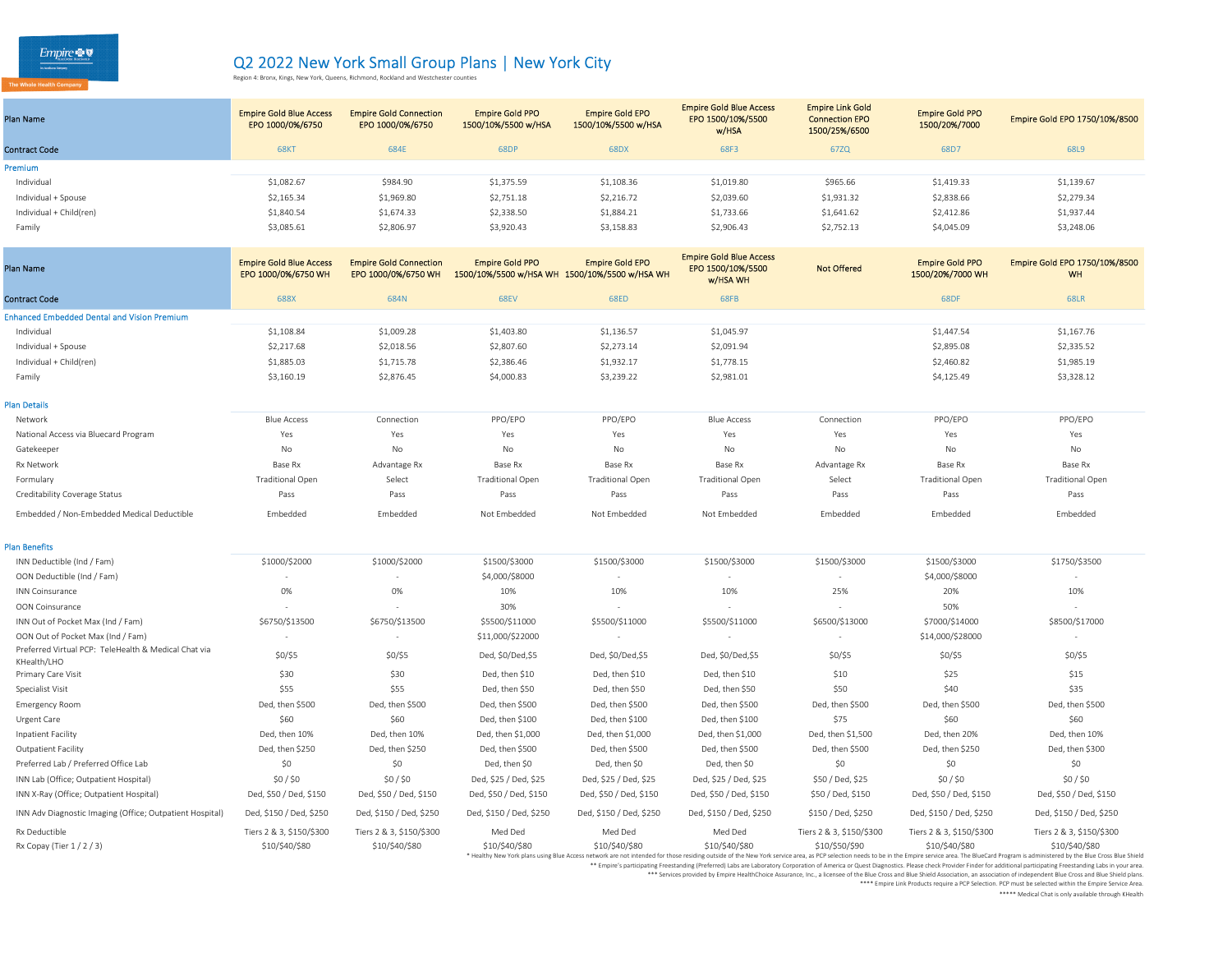| Plan Name               | <b>Empire Gold Blue Access</b><br>EPO 1750/10%/8500 | <b>Empire Gold EPO</b><br>1750/20%/6000 | <b>Empire Gold Blue Access</b><br>EPO 1750/20%/6000 | <b>Empire Gold Connection</b><br>EPO 1750/20%/6000 | <b>Empire Link Gold</b><br><b>Connection EPO</b><br>2000/20%/4000 w/HSA | <b>Empire Link Gold</b><br><b>Connection EPO</b><br>2250/20%/6250 | <b>Empire Gold EPO</b><br>2250/30%/8500 | <b>Empire Gold Blue Access EPO</b><br>2250/30%/8500 |
|-------------------------|-----------------------------------------------------|-----------------------------------------|-----------------------------------------------------|----------------------------------------------------|-------------------------------------------------------------------------|-------------------------------------------------------------------|-----------------------------------------|-----------------------------------------------------|
| <b>Contract Code</b>    | <b>68MF</b>                                         | 68N <sub>5</sub>                        | <b>68MP</b>                                         | 684W                                               | 6819                                                                    | 67ZY                                                              | 68GZ                                    | 68GH                                                |
| Premium                 |                                                     |                                         |                                                     |                                                    |                                                                         |                                                                   |                                         |                                                     |
| Individual              | \$1,048.60                                          | \$1,143.14                              | \$1,051.83                                          | \$956.70                                           | \$906.98                                                                | \$955.03                                                          | \$1,100.59                              | \$1,012.63                                          |
| Individual + Spouse     | \$2,097.20                                          | \$2,286.28                              | \$2,103.66                                          | \$1,913.40                                         | \$1,813.96                                                              | \$1,910.06                                                        | \$2,201.18                              | \$2,025.26                                          |
| Individual + Child(ren) | \$1,782.62                                          | \$1,943.34                              | \$1,788.11                                          | \$1,626.39                                         | \$1,541.87                                                              | \$1,623.55                                                        | \$1,871.00                              | \$1,721.47                                          |
| Family                  | \$2,988.51                                          | \$3,257.95                              | \$2,997.72                                          | \$2,726.60                                         | \$2,584.89                                                              | \$2,721.84                                                        | \$3,136.68                              | \$2,886.00                                          |
|                         |                                                     |                                         |                                                     |                                                    |                                                                         |                                                                   |                                         |                                                     |

| <b>Plan Name</b>                                   | <b>Not Offered</b> | <b>Empire Gold EPO</b><br>1750/20%/6000 WH | <b>Not Offered</b> | <b>Empire Gold Connection</b><br>EPO 1750/20%/6000 WH | <b>Not Offered</b> | <b>Not Offered</b> | <b>Not Offered</b> | <b>Not Offered</b> |
|----------------------------------------------------|--------------------|--------------------------------------------|--------------------|-------------------------------------------------------|--------------------|--------------------|--------------------|--------------------|
| <b>Contract Code</b>                               |                    | <b>68NM</b>                                |                    | 6855                                                  |                    |                    |                    |                    |
| <b>Enhanced Embedded Dental and Vision Premium</b> |                    |                                            |                    |                                                       |                    |                    |                    |                    |
| Individual                                         |                    | \$1,171.34                                 |                    | \$981.20                                              |                    |                    |                    |                    |
| Individual + Spouse                                |                    | \$2,342.68                                 |                    | \$1,962.40                                            |                    |                    |                    |                    |
| Individual + Child(ren)                            |                    | \$1,991.28                                 |                    | \$1,668.04                                            |                    |                    |                    |                    |
| Family                                             |                    | \$3,338.32                                 |                    | \$2,796.42                                            |                    |                    |                    |                    |
| <b>Plan Details</b>                                |                    |                                            |                    |                                                       |                    |                    |                    |                    |

| Network                                    | <b>Blue Access</b>      | PPO/EPO                 | <b>Blue Access</b>      | Connection   | Connection   | Connection   | PPO/EPO                 | <b>Blue Access</b>      |
|--------------------------------------------|-------------------------|-------------------------|-------------------------|--------------|--------------|--------------|-------------------------|-------------------------|
| National Access via Bluecard Program       | Yes                     | Yes                     | Yes                     | Yes          | Yes          | Yes          | Yes                     | Yes                     |
| Gatekeeper                                 | No                      | No                      | No                      | No           | No           | No           | No                      | No                      |
| Rx Network                                 | Base Rx                 | Base Rx                 | Base Rx                 | Advantage Rx | Advantage Rx | Advantage Rx | Base Rx                 | Base Rx                 |
| Formulary                                  | <b>Traditional Open</b> | <b>Traditional Open</b> | <b>Traditional Open</b> | Select       | Select       | Select       | <b>Traditional Open</b> | <b>Traditional Open</b> |
| Creditability Coverage Status              | Pass                    | Pass                    | Pass                    | Pass         | Pass         | Pass         | Pass                    | Pass                    |
| Embedded / Non-Embedded Medical Deductible | Embedded                | Embedded                | Embedded                | Embedded     | Not Embedded | Embedded     | Embedded                | Embedded                |

| <b>Plan Benefits</b>                                                |                          |                          |                          |                          |                         |                          |                          |                                                                                                                                                                                                                                                 |
|---------------------------------------------------------------------|--------------------------|--------------------------|--------------------------|--------------------------|-------------------------|--------------------------|--------------------------|-------------------------------------------------------------------------------------------------------------------------------------------------------------------------------------------------------------------------------------------------|
| INN Deductible (Ind / Fam)                                          | \$1750/\$3500            | \$1750/\$3500            | \$1750/\$3500            | \$1750/\$3500            | \$2000/\$4000           | \$2250/\$4500            | \$2250/\$4500            | \$2250/\$4500                                                                                                                                                                                                                                   |
| OON Deductible (Ind / Fam)                                          |                          |                          |                          |                          | $\sim$                  |                          | $\sim$                   |                                                                                                                                                                                                                                                 |
| <b>INN Coinsurance</b>                                              | 10%                      | 20%                      | 20%                      | 20%                      | 20%                     | 20%                      | 30%                      | 30%                                                                                                                                                                                                                                             |
| OON Coinsurance                                                     |                          |                          |                          |                          |                         |                          |                          |                                                                                                                                                                                                                                                 |
| INN Out of Pocket Max (Ind / Fam)                                   | \$8500/\$17000           | \$6000/\$12000           | \$6000/\$12000           | \$6000/\$12000           | \$4000/\$8000           | \$6250/\$12500           | \$8500/\$17000           | \$8500/\$17000                                                                                                                                                                                                                                  |
| OON Out of Pocket Max (Ind / Fam)                                   |                          |                          |                          |                          |                         |                          |                          |                                                                                                                                                                                                                                                 |
| Preferred Virtual PCP: TeleHealth & Medical Chat via<br>KHealth/LHO | $$0/$ \$5                | \$0/\$5                  | \$0/\$5                  | $$0/$ \$5                | Ded, \$0/Ded,\$5        | $$0/$ \$5                | \$0/\$5                  | $$0/$ \$5                                                                                                                                                                                                                                       |
| Primary Care Visit                                                  | \$15                     | \$25                     | \$25                     | \$25                     | Ded, then \$25          | \$10                     | \$25                     | \$25                                                                                                                                                                                                                                            |
| Specialist Visit                                                    | \$35                     | \$45                     | \$45                     | \$45                     | Ded, then \$75          | \$50                     | \$55                     | \$55                                                                                                                                                                                                                                            |
| <b>Emergency Room</b>                                               | Ded, then \$500          | Ded, then \$500          | Ded, then \$500          | Ded, then \$500          | Ded, then \$500         | Ded, then \$500          | Ded, then \$500          | Ded, then \$500                                                                                                                                                                                                                                 |
| Urgent Care                                                         | \$60                     | \$60                     | \$60                     | \$60                     | Ded, then \$75          | \$75                     | \$55                     | \$55                                                                                                                                                                                                                                            |
| Inpatient Facility                                                  | Ded, then 10%            | Ded, then 20%            | Ded, then 20%            | Ded. then 20%            | Ded, then \$750         | Ded, then \$1,250        | Ded, then 30%            | Ded, then 30%                                                                                                                                                                                                                                   |
| Outpatient Facility                                                 | Ded, then \$300          | Ded, then \$250          | Ded, then \$250          | Ded, then \$250          | Ded, then \$500         | Ded, then \$500          | Ded, then \$200          | Ded, then \$200                                                                                                                                                                                                                                 |
| Preferred Lab / Preferred Office Lab                                | \$0                      | \$0                      | \$0                      | \$0                      | Ded, then \$0           | \$0                      | \$0                      | \$0                                                                                                                                                                                                                                             |
| INN Lab (Office; Outpatient Hospital)                               | $$0/$ \$0                | \$0/\$0                  | \$0/\$0                  | $$0/$ \$0                | Ded, \$25 / Ded, \$25   | \$50 / Ded, \$25         | \$0/\$0                  | \$0/\$0                                                                                                                                                                                                                                         |
| INN X-Ray (Office; Outpatient Hospital)                             | Ded, \$50 / Ded, \$150   | Ded, \$50 / Ded, \$150   | Ded, \$50 / Ded, \$150   | Ded, \$50 / Ded, \$150   | Ded, \$50 / Ded, \$150  | \$50 / Ded, \$150        | Ded, \$50 / Ded, \$150   | Ded, \$50 / Ded, \$150                                                                                                                                                                                                                          |
| INN Adv Diagnostic Imaging (Office; Outpatient Hospital)            | Ded, \$150 / Ded, \$250  | Ded, \$150 / Ded, \$250  | Ded, \$150 / Ded, \$250  | Ded, \$150 / Ded, \$250  | Ded, \$150 / Ded, \$250 | \$150 / Ded, \$250       | Ded, \$150 / Ded, \$250  | Ded, \$150 / Ded, \$250                                                                                                                                                                                                                         |
| Rx Deductible                                                       | Tiers 2 & 3, \$150/\$300 | Tiers 2 & 3, \$150/\$300 | Tiers 2 & 3, \$150/\$300 | Tiers 2 & 3, \$150/\$300 | Med Ded                 | Tiers 2 & 3, \$150/\$300 | Tiers 2 & 3, \$150/\$300 | Tiers 2 & 3, \$150/\$300                                                                                                                                                                                                                        |
| Rx Copay (Tier $1/2/3$ )                                            | \$10/\$40/\$80           | \$10/\$40/\$80           | \$10/\$40/\$80           | \$10/\$40/\$80           | \$10/\$50/\$90          | \$10/\$50/\$90           | \$10/\$40/\$80           | \$10/\$40/\$80<br>* Healthy New York plans using Blue Access network are not intended for those residing outside of the New York service area, as PCP selection needs to be in the Empire service area. The BlueCard Program is administered by |

\*\* Empire's participating Freestanding (Preferred) Labs are Laboratory Corporation of America or Quest Diagnostics. Please check Provider Finder for additional participating Freestanding Labs in your area.

ervices provided by Empire HealthChoice Assurance, Inc., a license of the Blue Cross and Blue Shield Association, an association of independent Blue Cross and Blue Shield plans.<br>Empire Link Products require a PCP Selection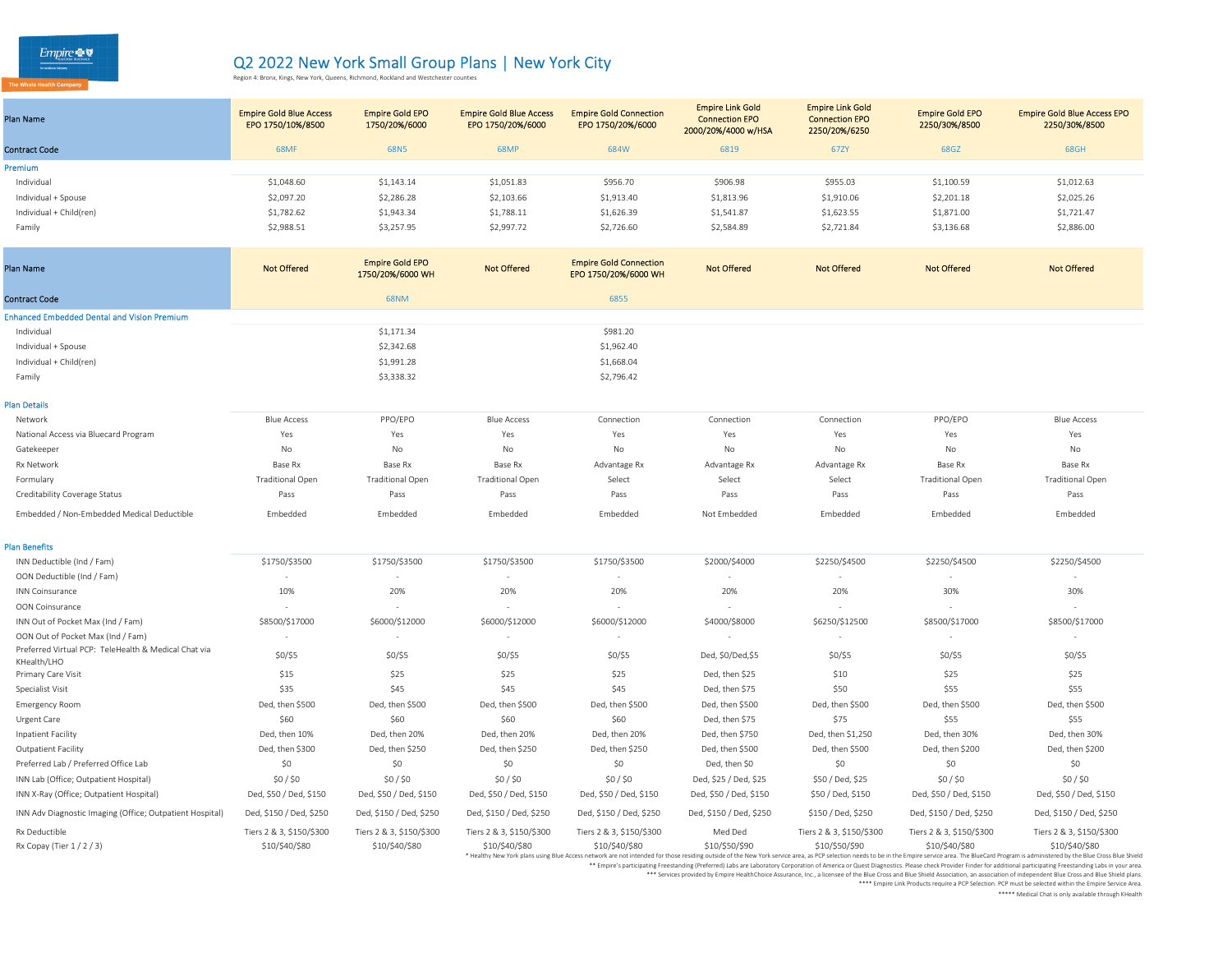| Plan Name               | <b>Empire Gold Connection</b><br>EPO 2250/30%/8500 | <b>Empire Link Gold</b><br><b>Connection EPO</b><br>3000/25%/6000 | <b>Empire Silver Blue Access</b><br>EPO 60/0%/8700 | <b>Empire Link Silver</b><br><b>Connection EPO</b><br>60/0%/8700 | <b>Empire Silver PPO</b><br>2800/30%/7050 w/HSA | <b>Empire Silver PPO</b><br>2800/30%/7050 w/HSA<br>80th Percentile Fair Health | <b>Empire Silver EPO</b><br>2800/30%/7050 w/HSA | <b>Empire Silver Blue Access EPO</b><br>2800/30%/7050 w/HSA |
|-------------------------|----------------------------------------------------|-------------------------------------------------------------------|----------------------------------------------------|------------------------------------------------------------------|-------------------------------------------------|--------------------------------------------------------------------------------|-------------------------------------------------|-------------------------------------------------------------|
| <b>Contract Code</b>    | 685W                                               | 6809                                                              | 68ZG                                               | 6836                                                             | 68P3                                            | 68PT                                                                           | <b>68RF</b>                                     | 68SD                                                        |
| Premium                 |                                                    |                                                                   |                                                    |                                                                  |                                                 |                                                                                |                                                 |                                                             |
| Individual              | \$921.08                                           | \$947.50                                                          | \$985.62                                           | \$887.38                                                         | \$1,253.57                                      | \$1,501.20                                                                     | \$1,004.74                                      | \$924.43                                                    |
| Individual + Spouse     | \$1,842.16                                         | \$1,895.00                                                        | \$1,971.24                                         | \$1,774.76                                                       | \$2,507.14                                      | \$3,002.40                                                                     | \$2,009.48                                      | \$1,848.86                                                  |
| Individual + Child(ren) | \$1,565.84                                         | \$1,610.75                                                        | \$1,675.55                                         | \$1,508.55                                                       | \$2,131.07                                      | \$2,552.04                                                                     | \$1,708.06                                      | \$1,571.53                                                  |
| Family                  | \$2,625.08                                         | \$2,700.38                                                        | \$2,809.02                                         | \$2,529.03                                                       | \$3,572.67                                      | \$4,278.42                                                                     | \$2,863.51                                      | \$2,634.63                                                  |
|                         |                                                    |                                                                   |                                                    |                                                                  |                                                 |                                                                                |                                                 |                                                             |

| Plan Name                                                           | <b>Empire Gold Connection</b><br>EPO 2250/30%/8500 WH | <b>Not Offered</b>       | <b>Not Offered</b>      | <b>Not Offered</b>       | <b>Not Offered</b>      | <b>Not Offered</b>      | <b>Empire Silver EPO</b><br>2800/30%/7050 w/HSA WH | <b>Not Offered</b>       |
|---------------------------------------------------------------------|-------------------------------------------------------|--------------------------|-------------------------|--------------------------|-------------------------|-------------------------|----------------------------------------------------|--------------------------|
| <b>Contract Code</b>                                                | 6865                                                  |                          |                         |                          |                         |                         | <b>68RX</b>                                        |                          |
| <b>Enhanced Embedded Dental and Vision Premium</b>                  |                                                       |                          |                         |                          |                         |                         |                                                    |                          |
| Individual                                                          | \$945.58                                              |                          |                         |                          |                         |                         | \$1,032.95                                         |                          |
| Individual + Spouse                                                 | \$1,891.16                                            |                          |                         |                          |                         |                         | \$2,065.90                                         |                          |
| Individual + Child(ren)                                             | \$1,607.49                                            |                          |                         |                          |                         |                         | \$1,756.02                                         |                          |
| Family                                                              | \$2,694.90                                            |                          |                         |                          |                         |                         | \$2,943.91                                         |                          |
| <b>Plan Details</b>                                                 |                                                       |                          |                         |                          |                         |                         |                                                    |                          |
| Network                                                             | Connection                                            | Connection               | <b>Blue Access</b>      | Connection               | PPO/EPO                 | PPO/EPO                 | PPO/EPO                                            | <b>Blue Access</b>       |
| National Access via Bluecard Program                                | Yes                                                   | Yes                      | Yes                     | Yes                      | Yes                     | Yes                     | Yes                                                | Yes                      |
| Gatekeeper                                                          | No                                                    | No                       | No                      | No                       | No                      | No                      | No                                                 | No                       |
| <b>Rx Network</b>                                                   | Advantage Rx                                          | Advantage Rx             | Base Rx                 | Advantage Rx             | Base Rx                 | Base Rx                 | Base Rx                                            | Base Rx                  |
| Formulary                                                           | Select                                                | Select                   | <b>Traditional Open</b> | Select                   | <b>Traditional Open</b> | <b>Traditional Open</b> | <b>Traditional Open</b>                            | <b>Traditional Open</b>  |
| Creditability Coverage Status                                       | Pass                                                  | Pass                     | Pass                    | Pass                     | Pass                    | Pass                    | Pass                                               | Pass                     |
| Embedded / Non-Embedded Medical Deductible                          | Embedded                                              | Embedded                 | Embedded                | Embedded                 | Embedded                | Embedded                | Embedded                                           | Embedded                 |
| <b>Plan Benefits</b>                                                |                                                       |                          |                         |                          |                         |                         |                                                    |                          |
| INN Deductible (Ind / Fam)                                          | \$2250/\$4500                                         | \$3000/\$6000            | \$0/\$0                 | \$0/\$0                  | \$2800/\$5600           | \$2800/\$5600           | \$2800/\$5600                                      | \$2800/\$5600            |
| OON Deductible (Ind / Fam)                                          |                                                       |                          | ٠                       | $\overline{\phantom{a}}$ | \$5,600/\$11200         | \$5,600/\$11200         |                                                    |                          |
| <b>INN Coinsurance</b>                                              | 30%                                                   | 25%                      | 0%                      | 0%                       | 30%                     | 30%                     | 30%                                                | 30%                      |
| OON Coinsurance                                                     |                                                       |                          |                         |                          | 30%                     | 30%                     |                                                    |                          |
| INN Out of Pocket Max (Ind / Fam)                                   | \$8500/\$17000                                        | \$6000/\$12000           | \$8700/\$17400          | \$8700/\$17400           | \$7050/\$14100          | \$7050/\$14100          | \$7050/\$14100                                     | \$7050/\$14100           |
| OON Out of Pocket Max (Ind / Fam)                                   | $\overline{\phantom{a}}$                              |                          | $\sim$                  | $\sim$                   | \$14,100/\$28200        | \$14,100/\$28200        |                                                    | $\overline{\phantom{a}}$ |
| Preferred Virtual PCP: TeleHealth & Medical Chat via<br>KHealth/LHO | $$0/$ \$5                                             | \$0/\$5                  | $$0/$ \$5               | $$0/$ \$5                | Ded, \$0/Ded, \$5       | Ded, \$0/Ded,\$5        | Ded, \$0/Ded,\$5                                   | Ded, \$0/Ded, \$5        |
| Primary Care Visit                                                  | \$25                                                  | \$10                     | \$60                    | \$60                     | Ded, then \$10          | Ded, then \$10          | Ded, then \$10                                     | Ded, then \$10           |
| Specialist Visit                                                    | \$55                                                  | \$50                     | \$125                   | \$125                    | Ded, then \$50          | Ded, then \$50          | Ded, then \$50                                     | Ded, then \$50           |
| <b>Emergency Room</b>                                               | Ded, then \$500                                       | Ded, then \$500          | \$2,500                 | \$2,500                  | Ded, then \$500         | Ded, then \$500         | Ded, then \$500                                    | Ded, then \$500          |
| Urgent Care                                                         | \$55                                                  | \$75                     | \$125                   | \$125                    | Ded, then \$100         | Ded, then \$100         | Ded, then \$100                                    | Ded, then \$100          |
| Inpatient Facility                                                  | Ded, then 30%                                         | Ded, then \$1,000        | \$2,500                 | \$2,500                  | Ded, then \$1,500       | Ded, then \$1,500       | Ded, then \$1,500                                  | Ded, then \$1,500        |
| <b>Outpatient Facility</b>                                          | Ded, then \$200                                       | Ded, then \$500          | \$1,000                 | \$1,000                  | Ded, then \$500         | Ded, then \$500         | Ded, then \$500                                    | Ded, then \$500          |
| Preferred Lab / Preferred Office Lab                                | \$0                                                   | \$0                      | \$0                     | \$0                      | Ded, then \$0           | Ded, then \$0           | Ded, then \$0                                      | Ded, then \$0            |
| INN Lab (Office; Outpatient Hospital)                               | $$0/$ \$0                                             | \$50 / Ded, \$25         | \$125 / \$20            | \$125/\$20               | Ded, \$25 / Ded, \$25   | Ded, \$25 / Ded, \$25   | Ded, \$25 / Ded, \$25                              | Ded, \$25 / Ded, \$25    |
| INN X-Ray (Office; Outpatient Hospital)                             | Ded, \$50 / Ded, \$150                                | \$50 / Ded, \$150        | \$150/\$150             | \$150 / \$150            | Ded, \$50 / Ded, \$150  | Ded, \$50 / Ded, \$150  | Ded, \$50 / Ded, \$150                             | Ded, \$50 / Ded, \$150   |
| INN Adv Diagnostic Imaging (Office; Outpatient Hospital)            | Ded, \$150 / Ded, \$250                               | \$150 / Ded, \$250       | \$250 / \$250           | \$250/\$250              | Ded, \$150 / Ded, \$250 | Ded, \$150 / Ded, \$250 | Ded, \$150 / Ded, \$250                            | Ded, \$150 / Ded, \$250  |
| Rx Deductible                                                       | Tiers 2 & 3, \$150/\$300                              | Tiers 2 & 3, \$150/\$300 | <b>NA</b>               | <b>NA</b>                | Med Ded                 | Med Ded                 | Med Ded                                            | Med Ded                  |
| Rx Copay (Tier 1/2/3)                                               | \$10/\$40/\$80                                        | \$10/\$50/\$90           | \$10/\$50/\$90          | \$10/\$50/\$90           | \$10/\$50/\$90          | \$10/\$50/\$90          | \$10/\$50/\$90                                     | \$10/\$50/\$90           |

lealthy New York plans using Blue Access network are not intended for those residing outside of the New York service area, as PCP selection needs to be in the Empire service area. The Blue Cross his administered by the Blu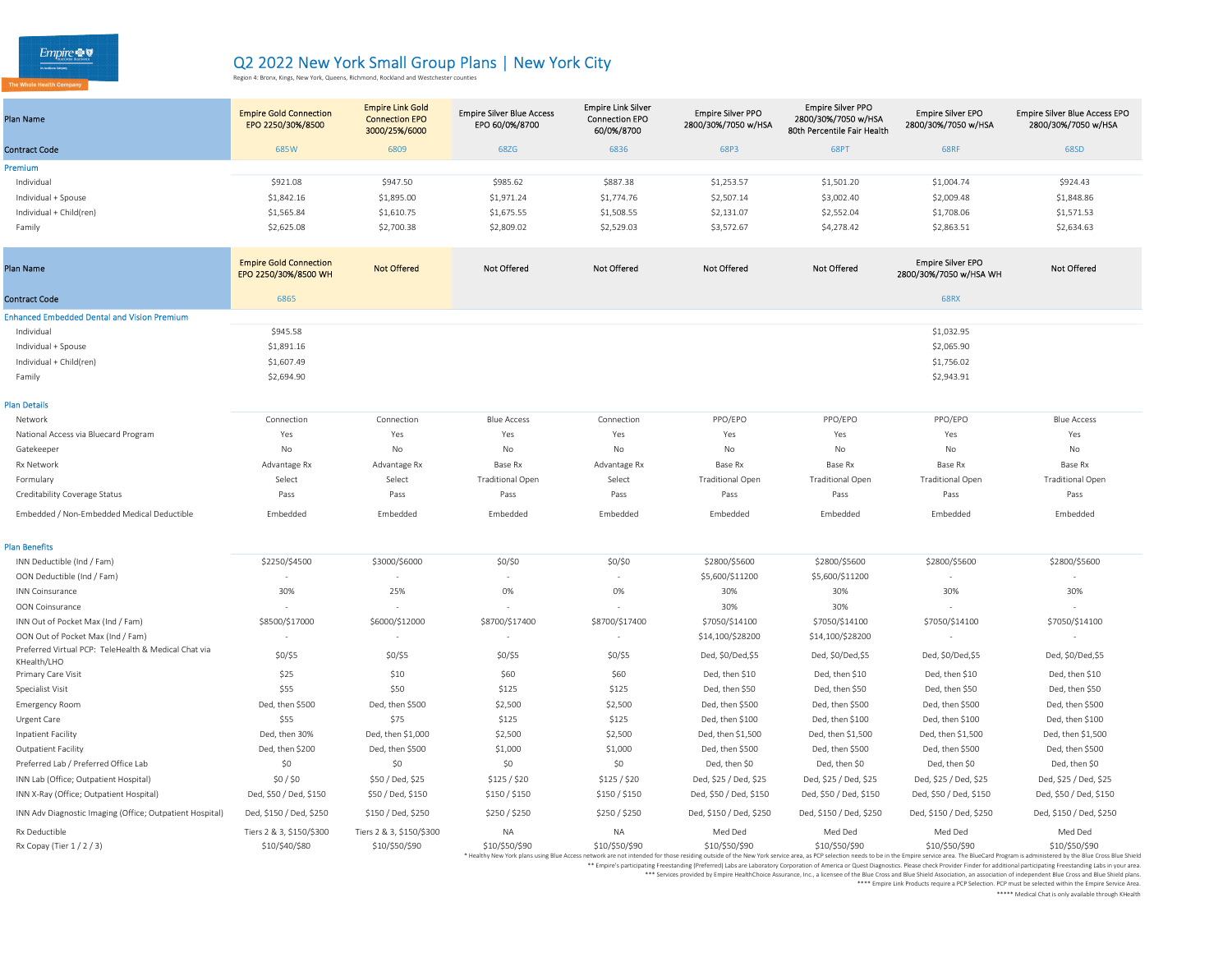The Whole Health Company

# Q2 2022 New York Small Group Plans | New York City<br>Region 4: Bronx, Kings, New York, Queens, Richmond, Rockland and Westchester counties

| <b>Plan Name</b>        | <b>Empire Silver EPO</b><br>2800/25%/7050 w/HSA | <b>Empire Silver Blue Access</b><br>EPO 2800/25%/7050<br>w/HSA | <b>Empire Silver Connection</b><br>EPO 2800/25%/7050<br>w/HSA | <b>Empire Silver PPO</b><br>3000/50%/8700 | <b>Empire Silver EPO</b><br>3000/50%/8700 | <b>Empire Silver Blue Access</b><br>EPO 3000/50%/8700 | <b>Empire Silver Connection</b><br>EPO 3000/50%/8700 | <b>Empire Link Silver Connection</b><br>EPO 3000/20%/6500 w/HSA |
|-------------------------|-------------------------------------------------|----------------------------------------------------------------|---------------------------------------------------------------|-------------------------------------------|-------------------------------------------|-------------------------------------------------------|------------------------------------------------------|-----------------------------------------------------------------|
| <b>Contract Code</b>    | 68C1                                            | 68C9                                                           | 686V                                                          | 68JD                                      | <b>68HX</b>                               | 68HF                                                  | 686M                                                 | 681H                                                            |
| <b>Premium</b>          |                                                 |                                                                |                                                               |                                           |                                           |                                                       |                                                      |                                                                 |
| Individual              | \$1,004.86                                      | \$924.55                                                       | \$840.77                                                      | \$1,249.86                                | \$1,000.56                                | \$920.61                                              | \$837.19                                             | \$825.95                                                        |
| Individual + Spouse     | \$2,009.72                                      | \$1,849.10                                                     | \$1,681.54                                                    | \$2,499.72                                | \$2,001.12                                | \$1,841.22                                            | \$1,674.38                                           | \$1,651.90                                                      |
| Individual + Child(ren) | \$1,708.26                                      | \$1,571.74                                                     | \$1,429.31                                                    | \$2,124.76                                | \$1,700.95                                | \$1,565.04                                            | \$1,423.22                                           | \$1,404.12                                                      |
| Family                  | \$2,863.85                                      | \$2,634.97                                                     | \$2,396.19                                                    | \$3,562.10                                | \$2,851.60                                | \$2,623.74                                            | \$2,385.99                                           | \$2,353.96                                                      |

| Plan Name                                                           | <b>Not Offered</b>       | <b>Empire Silver Blue Access</b><br>EPO 2800/25%/7050<br><b>w/HSA WH</b> | Not Offered           | <b>Empire Silver PPO</b><br>3000/50%/8700 WH | <b>Empire Silver EPO</b><br>3000/50%/8700 WH | Not Offered              | <b>Empire Silver Connection</b><br>EPO 3000/50%/8700 WH | <b>Empire Link Silver Connection</b><br>EPO 3000/20%/6500 w/HSA WH |
|---------------------------------------------------------------------|--------------------------|--------------------------------------------------------------------------|-----------------------|----------------------------------------------|----------------------------------------------|--------------------------|---------------------------------------------------------|--------------------------------------------------------------------|
| <b>Contract Code</b>                                                |                          | <b>68CR</b>                                                              |                       | 68K3                                         | 68JM                                         |                          | 686D                                                    | 681R                                                               |
| <b>Enhanced Embedded Dental and Vision Premium</b>                  |                          |                                                                          |                       |                                              |                                              |                          |                                                         |                                                                    |
| Individual                                                          |                          | \$950.84                                                                 |                       | \$1,278.07                                   | \$1,028.76                                   |                          | \$861.81                                                | \$850.57                                                           |
| Individual + Spouse                                                 |                          | \$1,901.68                                                               |                       | \$2,556.14                                   | \$2,057.52                                   |                          | \$1,723.62                                              | \$1,701.14                                                         |
| Individual + Child(ren)                                             |                          | \$1,616.43                                                               |                       | \$2,172.72                                   | \$1,748.89                                   |                          | \$1,465.08                                              | \$1,445.97                                                         |
| Family                                                              |                          | \$2,709.89                                                               |                       | \$3,642.50                                   | \$2,931.97                                   |                          | \$2,456.16                                              | \$2,424.12                                                         |
| <b>Plan Details</b>                                                 |                          |                                                                          |                       |                                              |                                              |                          |                                                         |                                                                    |
| Network                                                             | PPO/EPO                  | <b>Blue Access</b>                                                       | Connection            | PPO/EPO                                      | PPO/EPO                                      | <b>Blue Access</b>       | Connection                                              | Connection                                                         |
| National Access via Bluecard Program                                | Yes                      | Yes                                                                      | Yes                   | Yes                                          | Yes                                          | Yes                      | Yes                                                     | Yes                                                                |
| Gatekeeper                                                          | No                       | No                                                                       | No                    | No                                           | No                                           | No                       | No                                                      | No                                                                 |
| Rx Network                                                          | Base Rx                  | Base Rx                                                                  | Advantage Rx          | Base Rx                                      | Base Rx                                      | Base Rx                  | Advantage Rx                                            | Advantage Rx                                                       |
| Formulary                                                           | <b>Traditional Open</b>  | <b>Traditional Open</b>                                                  | Select                | <b>Traditional Open</b>                      | <b>Traditional Open</b>                      | <b>Traditional Open</b>  | Select                                                  | Select                                                             |
| Creditability Coverage Status                                       | Pass                     | Pass                                                                     | Pass                  | Pass                                         | Pass                                         | Pass                     | Pass                                                    | Pass                                                               |
| Embedded / Non-Embedded Medical Deductible                          | Embedded                 | Embedded                                                                 | Embedded              | Embedded                                     | Embedded                                     | Embedded                 | Embedded                                                | Embedded                                                           |
| <b>Plan Benefits</b>                                                |                          |                                                                          |                       |                                              |                                              |                          |                                                         |                                                                    |
| INN Deductible (Ind / Fam)                                          | \$2800/\$5600            | \$2800/\$5600                                                            | \$2800/\$5600         | \$3000/\$6000                                | \$3000/\$6000                                | \$3000/\$6000            | \$3000/\$6000                                           | \$3000/\$6000                                                      |
| OON Deductible (Ind / Fam)                                          | ٠                        |                                                                          | $\sim$                | \$6,000/\$12000                              |                                              | ٠                        |                                                         |                                                                    |
| <b>INN Coinsurance</b>                                              | 25%                      | 25%                                                                      | 25%                   | 50%                                          | 50%                                          | 50%                      | 50%                                                     | 20%                                                                |
| OON Coinsurance                                                     | $\overline{\phantom{a}}$ |                                                                          |                       | 50%                                          |                                              | $\overline{\phantom{a}}$ |                                                         | $\sim$                                                             |
| INN Out of Pocket Max (Ind / Fam)                                   | \$7050/\$14100           | \$7050/\$14100                                                           | \$7050/\$14100        | \$8700/\$17400                               | \$8700/\$17400                               | \$8700/\$17400           | \$8700/\$17400                                          | \$6500/\$13000                                                     |
| OON Out of Pocket Max (Ind / Fam)                                   | $\overline{\phantom{a}}$ |                                                                          | $\sim$                | \$17,400/\$34800                             | $\sim$                                       | $\sim$                   | $\sim$                                                  | $\sim$                                                             |
| Preferred Virtual PCP: TeleHealth & Medical Chat via<br>KHealth/LHO | Ded, \$0/Ded,\$5         | Ded, \$0/Ded,\$5                                                         | Ded, \$0/Ded,\$5      | $$0/$ \$5                                    | \$0/\$5                                      | $$0/$ \$5                | \$0/\$5                                                 | Ded, \$0/Ded,\$5                                                   |
| Primary Care Visit                                                  | Ded, then \$10           | Ded, then \$10                                                           | Ded, then \$10        | \$40                                         | \$40                                         | \$40                     | \$40                                                    | Ded, then \$50                                                     |
| Specialist Visit                                                    | Ded, then \$50           | Ded, then \$50                                                           | Ded, then \$50        | \$70                                         | \$70                                         | \$70                     | \$70                                                    | Ded, then \$100                                                    |
| <b>Emergency Room</b>                                               | Ded, then \$500          | Ded, then \$500                                                          | Ded, then \$500       | Ded, then 50%                                | Ded, then 50%                                | Ded, then 50%            | Ded, then 50%                                           | Ded, then \$500                                                    |
| Urgent Care                                                         | Ded, then \$100          | Ded, then \$100                                                          | Ded, then \$100       | \$75                                         | \$75                                         | \$75                     | \$75                                                    | Ded, then \$100                                                    |
| Inpatient Facility                                                  | Ded, then \$1,500        | Ded, then \$1,500                                                        | Ded, then \$1,500     | Ded, then 50%                                | Ded, then 50%                                | Ded, then 50%            | Ded, then 50%                                           | Ded, then \$750                                                    |
| <b>Outpatient Facility</b>                                          | Ded, then \$500          | Ded, then \$500                                                          | Ded, then \$500       | Ded, then 50%                                | Ded, then 50%                                | Ded, then 50%            | Ded, then 50%                                           | Ded, then \$500                                                    |
| Preferred Lab / Preferred Office Lab                                | Ded, then \$0            | Ded, then \$0                                                            | Ded, then \$0         | \$0                                          | \$0                                          | \$0                      | \$0                                                     | Ded, then \$0                                                      |
| INN Lab (Office; Outpatient Hospital)                               | Ded, \$25 / Ded, \$25    | Ded, \$25 / Ded, \$25                                                    | Ded, \$25 / Ded, \$25 | \$20/\$25                                    | \$20/\$25                                    | \$20/\$25                | \$20/\$25                                               | Ded, \$25 / Ded, \$25                                              |

| INN Lab (Office; Outpatient Hospital)                    | Ded, \$25 / Ded, \$25   | Ded, \$25 / Ded, \$25   | Ded, \$25 / Ded, \$25   | \$20/\$25                | \$20/ \$25               | \$20/\$25                | \$20/ \$25               | Ded, \$25 / Ded, \$25                                                                                                                                                                                                         |
|----------------------------------------------------------|-------------------------|-------------------------|-------------------------|--------------------------|--------------------------|--------------------------|--------------------------|-------------------------------------------------------------------------------------------------------------------------------------------------------------------------------------------------------------------------------|
| INN X-Ray (Office; Outpatient Hospital)                  | Ded, \$50 / Ded, \$150  | Ded. \$50 / Ded. \$150  | Ded, \$50 / Ded, \$150  | Ded, 50% / Ded, 50%      | Ded. 50% / Ded. 50%      | Ded. 50% / Ded. 50%      | Ded, 50% / Ded, 50%      | Ded, \$50 / Ded, \$150                                                                                                                                                                                                        |
| INN Adv Diagnostic Imaging (Office; Outpatient Hospital) | Ded, \$150 / Ded, \$250 | Ded, \$150 / Ded, \$250 | Ded, \$150 / Ded, \$250 | Ded, 50% / Ded, 50%      | Ded. 50% / Ded. 50%      | Ded, 50% / Ded, 50%      | Ded, 50% / Ded, 50%      | Ded, \$150 / Ded, \$250                                                                                                                                                                                                       |
| Rx Deductible                                            | Med Ded                 | Med Ded                 | Med Ded                 | Tiers 2 & 3, \$150/\$300 | Tiers 2 & 3, \$150/\$300 | Tiers 2 & 3, \$150/\$300 | Tiers 2 & 3, \$150/\$300 | Med Ded                                                                                                                                                                                                                       |
| Rx Copay (Tier 1 / 2 / 3)                                | \$10/\$50/\$90          | \$10/\$50/\$90          | \$10/\$50/\$90          | \$10/\$50/\$90           | \$10/\$50/\$90           | \$10/\$50/\$90           | \$10/\$50/\$90           | \$10/\$50/\$90                                                                                                                                                                                                                |
|                                                          |                         |                         |                         |                          |                          |                          |                          | * Healthy New York plans using Blue Access network are not intended for those residing outside of the New York service area, as PCP selection needs to be in the Empire service area. The BlueCard Program is administered by |

\*\* Empire's participating Freestanding (Preferred) Labs are Laboratory Corporation of America or Quest Diagnostics. Please check Provider Finder for additional participating Freestanding Labs in your area.

ervices provided by Empire HealthChoice Assurance, Inc., a licensee of the Blue Cross and Blue Shield Association, an association of independent Blue Cross and Blue Shield plans.<br>Empire Link Products require a PCP Selectio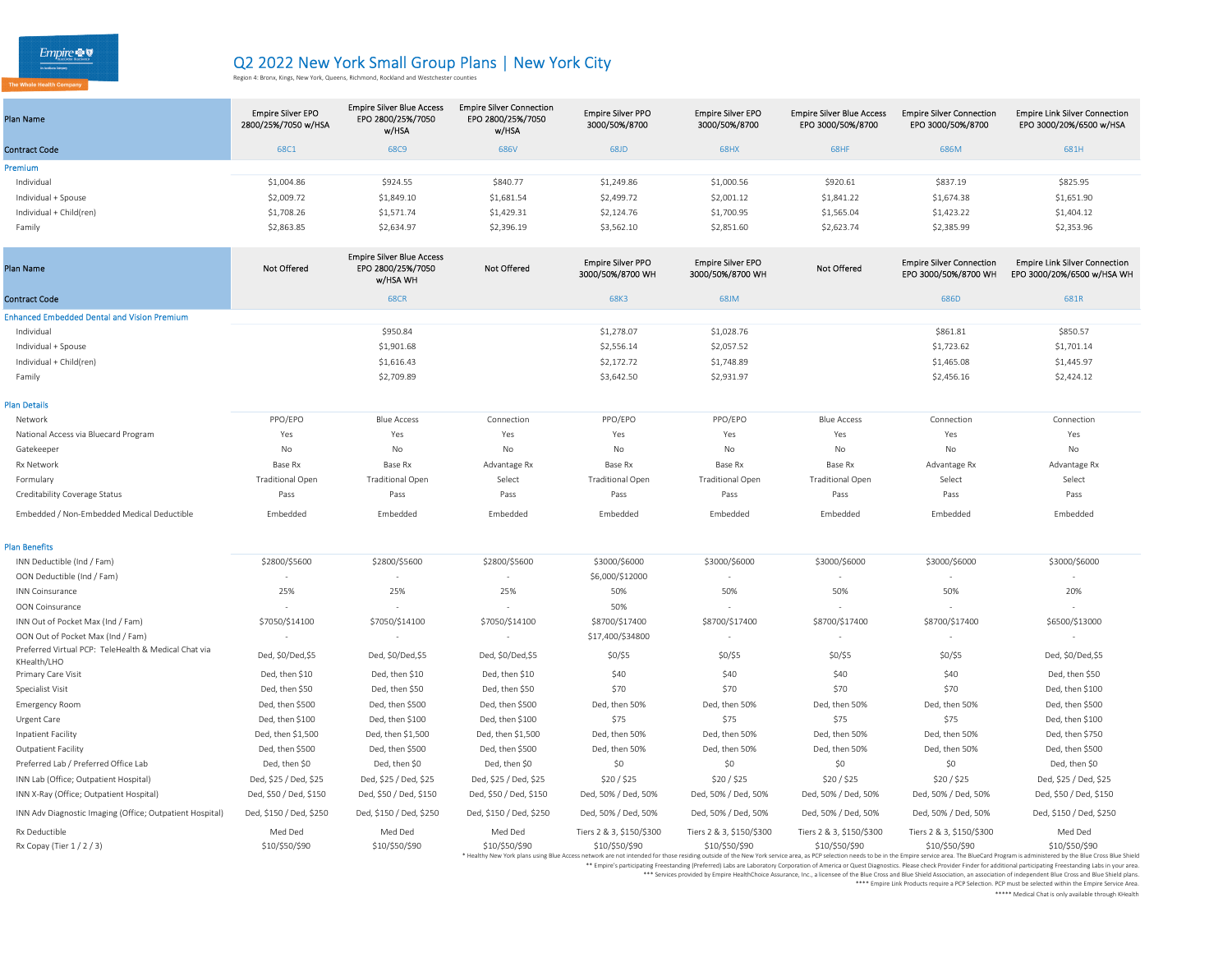he Whole Health Company

# Q2 2022 New York Small Group Plans | New York City<br>Region 4: Bronx, Kings, New York, Queens, Richmond, Rockland and Westchester counties

| Plan Name               | <b>Empire Link Silver</b><br><b>Connection EPO</b><br>4000/30%/8700 | <b>Empire Link Silver</b><br><b>Connection EPO</b><br>4000/20%/7000 w/HSA | <b>Empire Silver Blue Access</b><br>EPO 4500/50%/8700 | <b>Empire Link Silver</b><br><b>Connection EPO</b><br>6000/50%/8700 | <b>Empire Bronze EPO</b><br>6100/50%/7050 w/HSA | <b>Empire Bronze Blue Access</b><br>EPO 6100/50%/7050<br>w/HSA | <b>Empire Bronze Connection</b><br>EPO 6100/50%/7050<br>w/HSA | <b>Empire Link Bronze Connection</b><br>EPO 6250/30%/7050 w/HSA |
|-------------------------|---------------------------------------------------------------------|---------------------------------------------------------------------------|-------------------------------------------------------|---------------------------------------------------------------------|-------------------------------------------------|----------------------------------------------------------------|---------------------------------------------------------------|-----------------------------------------------------------------|
| <b>Contract Code</b>    | 680R                                                                | 681Z                                                                      | 68Q9                                                  | 680Z                                                                | <b>68TT</b>                                     | 68U9                                                           | 687A                                                          | 6827                                                            |
| Premium                 |                                                                     |                                                                           |                                                       |                                                                     |                                                 |                                                                |                                                               |                                                                 |
| Individual              | \$870.89                                                            | \$797.39                                                                  | \$919.05                                              | \$854.28                                                            | \$895.63                                        | \$824.04                                                       | \$749.11                                                      | \$738.83                                                        |
| Individual + Spouse     | \$1,741.78                                                          | \$1,594.78                                                                | \$1,838.10                                            | \$1,708.56                                                          | \$1,791.26                                      | \$1,648.08                                                     | \$1,498.22                                                    | \$1,477.66                                                      |
| Individual + Child(ren) | \$1,480.51                                                          | \$1,355.56                                                                | \$1,562.39                                            | \$1,452.28                                                          | \$1,522.57                                      | \$1,400.87                                                     | \$1,273.49                                                    | \$1,256.01                                                      |
| Family                  | \$2,482.04                                                          | \$2,272.56                                                                | \$2,619.29                                            | \$2,434.70                                                          | \$2,552.55                                      | \$2,348.51                                                     | \$2,134.96                                                    | \$2,105.67                                                      |

| <b>Plan Name</b>                                                    | <b>Empire Link Silver</b><br><b>Connection EPO</b><br>4000/30%/8700 WH | Not Offered             | <b>Not Offered</b>       | <b>Not Offered</b>       | <b>Empire Bronze EPO</b><br>6100/50%/7050 w/HSA WH | <b>Not Offered</b>      | <b>Empire Bronze Connection</b><br>EPO 6100/50%/7050<br>w/HSA WH | <b>Empire Link Bronze Connection</b><br>EPO 6250/30%/7050 w/HSA WH                                                                                                                                                                              |
|---------------------------------------------------------------------|------------------------------------------------------------------------|-------------------------|--------------------------|--------------------------|----------------------------------------------------|-------------------------|------------------------------------------------------------------|-------------------------------------------------------------------------------------------------------------------------------------------------------------------------------------------------------------------------------------------------|
| <b>Contract Code</b>                                                | 680H                                                                   |                         |                          |                          | <b>68UR</b>                                        |                         | 687J                                                             | 682F                                                                                                                                                                                                                                            |
| <b>Enhanced Embedded Dental and Vision Premium</b>                  |                                                                        |                         |                          |                          |                                                    |                         |                                                                  |                                                                                                                                                                                                                                                 |
| Individual                                                          | \$895.51                                                               |                         |                          |                          | \$924.07                                           |                         | \$773.84                                                         | \$763.57                                                                                                                                                                                                                                        |
| Individual + Spouse                                                 | \$1,791.02                                                             |                         |                          |                          | \$1,848.14                                         |                         | \$1,547.68                                                       | \$1,527.14                                                                                                                                                                                                                                      |
| Individual + Child(ren)                                             | \$1,522.37                                                             |                         |                          |                          | \$1,570.92                                         |                         | \$1,315.53                                                       | \$1,298.07                                                                                                                                                                                                                                      |
| Family                                                              | \$2,552.20                                                             |                         |                          |                          | \$2,633.60                                         |                         | \$2,205.44                                                       | \$2,176.17                                                                                                                                                                                                                                      |
| <b>Plan Details</b>                                                 |                                                                        |                         |                          |                          |                                                    |                         |                                                                  |                                                                                                                                                                                                                                                 |
| Network                                                             | Connection                                                             | Connection              | <b>Blue Access</b>       | Connection               | PPO/EPO                                            | <b>Blue Access</b>      | Connection                                                       | Connection                                                                                                                                                                                                                                      |
| National Access via Bluecard Program                                | Yes                                                                    | Yes                     | Yes                      | Yes                      | Yes                                                | Yes                     | Yes                                                              | Yes                                                                                                                                                                                                                                             |
| Gatekeeper                                                          | No                                                                     | No                      | No                       | No                       | <b>No</b>                                          | No                      | No                                                               | No                                                                                                                                                                                                                                              |
| Rx Network                                                          | Advantage Rx                                                           | Advantage Rx            | Base Rx                  | Advantage Rx             | Base Rx                                            | Base Rx                 | Advantage Rx                                                     | Advantage Rx                                                                                                                                                                                                                                    |
| Formulary                                                           | Select                                                                 | Select                  | <b>Traditional Open</b>  | Select                   | <b>Traditional Open</b>                            | <b>Traditional Open</b> | Select                                                           | Select                                                                                                                                                                                                                                          |
| Creditability Coverage Status                                       | Pass                                                                   | Pass                    | Pass                     | Pass                     | Fail                                               | Fail                    | Fail                                                             | Fail                                                                                                                                                                                                                                            |
| Embedded / Non-Embedded Medical Deductible                          | Embedded                                                               | Embedded                | Embedded                 | Embedded                 | Embedded                                           | Embedded                | Embedded                                                         | Embedded                                                                                                                                                                                                                                        |
| <b>Plan Benefits</b>                                                |                                                                        |                         |                          |                          |                                                    |                         |                                                                  |                                                                                                                                                                                                                                                 |
| INN Deductible (Ind / Fam)                                          | \$4000/\$8000                                                          | \$4000/\$8000           | \$4500/\$9000            | \$6000/\$12000           | \$6100/\$12200                                     | \$6100/\$12200          | \$6100/\$12200                                                   | \$6250/\$12500                                                                                                                                                                                                                                  |
| OON Deductible (Ind / Fam)                                          |                                                                        |                         |                          |                          |                                                    |                         |                                                                  |                                                                                                                                                                                                                                                 |
| INN Coinsurance                                                     | 30%                                                                    | 20%                     | 50%                      | 50%                      | 50%                                                | 50%                     | 50%                                                              | 30%                                                                                                                                                                                                                                             |
| OON Coinsurance                                                     |                                                                        |                         |                          |                          |                                                    |                         |                                                                  |                                                                                                                                                                                                                                                 |
| INN Out of Pocket Max (Ind / Fam)                                   | \$8700/\$17400                                                         | \$7000/\$14000          | \$8700/\$17400           | \$8700/\$17400           | \$7050/\$14100                                     | \$7050/\$14100          | \$7050/\$14100                                                   | \$7050/\$14100                                                                                                                                                                                                                                  |
| OON Out of Pocket Max (Ind / Fam)                                   | $\overline{\phantom{a}}$                                               |                         | $\sim$                   |                          |                                                    |                         |                                                                  |                                                                                                                                                                                                                                                 |
| Preferred Virtual PCP: TeleHealth & Medical Chat via<br>KHealth/LHO | \$0/\$5                                                                | Ded, \$0/Ded,\$5        | $$0/$ \$5                | $$0/$ \$5                | Ded, \$0/Ded,\$5                                   | Ded, \$0/Ded,\$5        | Ded, \$0/Ded,\$5                                                 | Ded, \$0/Ded, \$5                                                                                                                                                                                                                               |
| Primary Care Visit                                                  | \$10                                                                   | Ded, then \$50          | \$25                     | \$10                     | Ded, then \$10                                     | Ded, then \$10          | Ded, then \$10                                                   | Ded, then \$50                                                                                                                                                                                                                                  |
| Specialist Visit                                                    | \$50                                                                   | Ded, then \$100         | \$50                     | \$50                     | Ded, then \$50                                     | Ded, then \$50          | Ded, then \$50                                                   | Ded, then \$100                                                                                                                                                                                                                                 |
| <b>Emergency Room</b>                                               | Ded, then \$500                                                        | Ded, then \$500         | Ded, then 50%            | Ded, then \$500          | Ded, then \$500                                    | Ded, then \$500         | Ded, then \$500                                                  | Ded, then \$450                                                                                                                                                                                                                                 |
| Urgent Care                                                         | \$125                                                                  | Ded, then \$100         | \$50                     | \$125                    | Ded, then \$100                                    | Ded, then \$100         | Ded, then \$100                                                  | Ded, then \$100                                                                                                                                                                                                                                 |
| Inpatient Facility                                                  | Ded, then \$1,500                                                      | Ded, then \$750         | Ded, then 50%            | Ded, then \$1,500        | Ded, then \$950                                    | Ded, then \$950         | Ded, then \$950                                                  | Ded, then \$450                                                                                                                                                                                                                                 |
| <b>Outpatient Facility</b>                                          | Ded, then \$500                                                        | Ded, then \$500         | Ded, then 50%            | Ded, then \$500          | Ded, then \$500                                    | Ded, then \$500         | Ded, then \$500                                                  | Ded, then \$450                                                                                                                                                                                                                                 |
| Preferred Lab / Preferred Office Lab                                | \$0                                                                    | Ded, then \$0           | \$0                      | \$0                      | Ded, then \$0                                      | Ded, then \$0           | Ded, then \$0                                                    | Ded, then \$0                                                                                                                                                                                                                                   |
| INN Lab (Office; Outpatient Hospital)                               | \$50 / Ded, \$25                                                       | Ded, \$25 / Ded, \$25   | \$20/ \$25               | \$50 / Ded, \$25         | Ded, \$25 / Ded, \$25                              | Ded, \$25 / Ded, \$25   | Ded, \$25 / Ded, \$25                                            | Ded, \$25 / Ded, \$25                                                                                                                                                                                                                           |
| INN X-Ray (Office; Outpatient Hospital)                             | \$50 / Ded, \$150                                                      | Ded, \$50 / Ded, \$150  | Ded, 50% / Ded, 50%      | \$50 / Ded, \$150        | Ded, \$50 / Ded, \$150                             | Ded, \$50 / Ded, \$150  | Ded, \$50 / Ded, \$150                                           | Ded, \$50 / Ded, \$150                                                                                                                                                                                                                          |
| INN Adv Diagnostic Imaging (Office; Outpatient Hospital)            | \$150 / Ded, \$250                                                     | Ded, \$150 / Ded, \$250 | Ded, 50% / Ded, 50%      | \$150 / Ded, \$250       | Ded, \$150 / Ded, \$250                            | Ded, \$150 / Ded, \$250 | Ded, \$150 / Ded, \$250                                          | Ded, \$150 / Ded, \$250                                                                                                                                                                                                                         |
| Rx Deductible                                                       | Tiers 2 & 3, \$150/\$300                                               | Med Ded                 | Tiers 2 & 3, \$150/\$300 | Tiers 2 & 3, \$150/\$300 | Med Ded                                            | Med Ded                 | Med Ded                                                          | Med Ded                                                                                                                                                                                                                                         |
| Rx Copay (Tier 1/2/3)                                               | \$10/\$50/\$90                                                         | \$10/\$50/\$90          | \$10/\$50/\$90           | \$10/\$50/\$90           | 50%/50%/50%                                        | 50%/50%/50%             | 50%/50%/50%                                                      | \$10/\$50/\$90<br>* Healthy New York plans using Blue Access network are not intended for those residing outside of the New York service area, as PCP selection needs to be in the Empire service area. The BlueCard Program is administered by |

\*\* Empire's participating Freestanding (Preferred) Labs are Laboratory Corporation of America or Quest Diagnostics. Please check Provider Finder for additional participating Freestanding Labs in your area.

ervices provided by Empire HealthChoice Assurance, Inc., a licensee of the Blue Cross and Blue Shield Association, an association of independent Blue Cross and Blue Shield plans.<br>Empire Link Products require a PCP Selectio